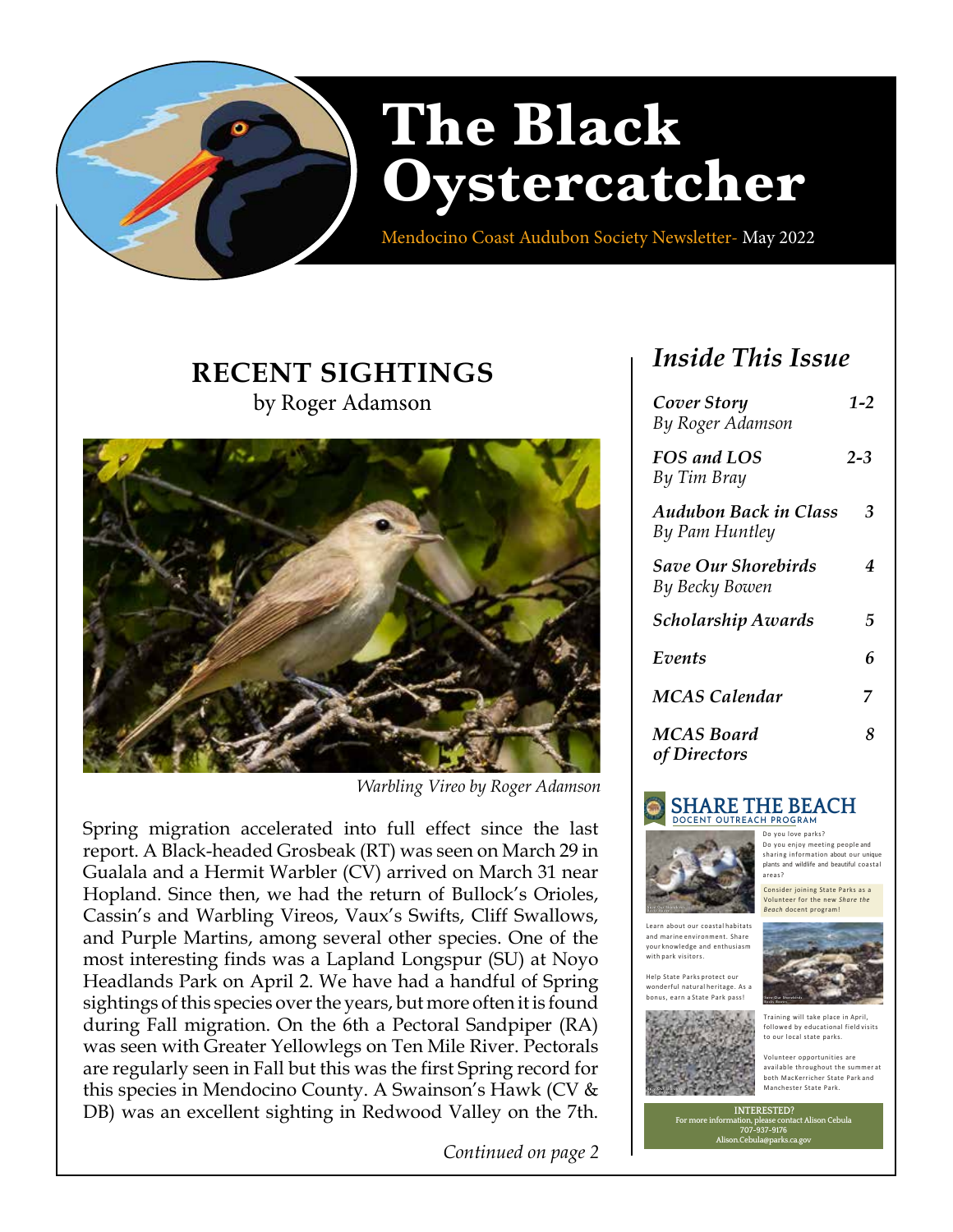#### *Continued from page 1*

One of the biggest surprises of the last month was the high number of Calliope Hummingbirds that were reported. The first was on March 25th (CW) at the south edge of Ukiah. Since then, at least fifteen individual birds were sighted (Kent L, Keith L, CV, GC, GG). Our eBird editor, Chuck Vaughn, tells us that there have been a few other years with a similar number of Calliope sightings, but that occurs infrequently. A more typical year would see a handful of sightings in the county. Nearly all the sightings in this county are in the Ukiah-Redwood Valley corridor

with a few in the Potter Valley area. The Calliope is the smallest hummingbird breeding in North America. It is a *Selasphorous* genus member like the Rufous and Allen's Hummingbirds. So the female, although small, can be difficult to identify in the field. The male with his striking magenta gorget is relatively easy to ID. However, Calliopes are much less aggressive than Rufous and so are not as often seen at feeders. They apparently migrate with a pattern like Rufous in that they move north along the coast in Spring, and in Fall they head east before flying south to Mexico. Therefore, we see them almost exclusively in the Spring.

Thanks to the following for their reports. Rich Trissel (RT), Chuck Vaughn (CV), Shannon Underhill (SU), Roger Adamson (RA), Dave Bengtson (DB), Cheryl Watson (CW), Kent Leland (Kent L), Keith Leland (Keith L), George Chaniot (GC), and George Gibbs (GG).



*Calliope Hummingbird Photo by Kent Leland*

# **FOS AND LOS** *By Tim Bray*

Spring seems late, cold, and windy this year – as it does nearly every year on the Mendocino coast. The weather may be variable but many migratory birds have their own timetables, migrating and breeding according to a schedule developed over many generations. Birders tend to notice the first arrivals, often announcing the "FOS" (First of Spring, or First of Season) of a noteworthy species. For some birds these records indicate a remarkable fidelity to the calendar; the "Swallows of Capistrano" are a famous example. Other species are more variable, suggesting a variety of different factors that influence the timing of migration. Many birders keep detailed records of the first-arrival dates for certain species and over time, these records can provide valuable scientific insights.

Less commonly noted are the "LOS" observations – the Last of Season. It is much more difficult to notice and record the last date on which you see a familiar bird, especially as our attention is drawn to the new arrivals at the same time. Only after a few days do we realize we haven't seen a particular bird. Yet these departure dates are just as significant as the arrival dates. This is where regular birding and careful record-keeping can help provide the data scientists are using to assess how birds are responding to climate change and other environmental alterations.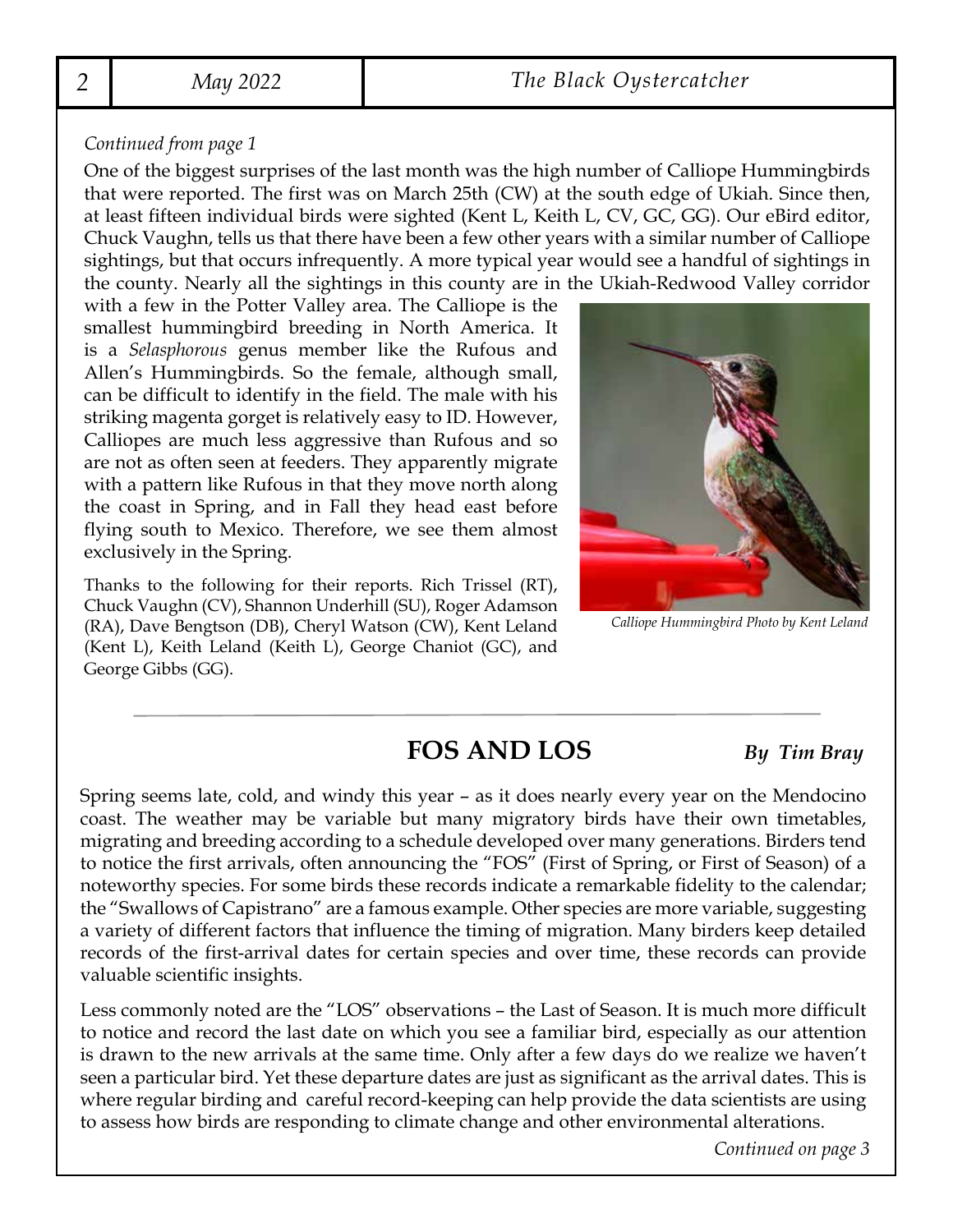### *The Black Oystercatcher May 2022 3*

#### *Continued from page 2*

I missed the departure date for Ruby-crowned Kinglet, for example, even though they were ubiquitous all winter. Perhaps I was distracted by the sudden arrival of Rufous Hummingbirds (FOS March 9), Pacific-slope Flycatchers (March 31) or Wilson's Warblers (April 6). At this writing I am still seeing an occasional Golden-crowned Sparrow in my yard, and hearing their plaintive songs, but any day now they will be gone. I might not notice if I am distracted by the first Olive-sided Flycatcher (April 28) or Swainson's Thrush (still waiting for that one).



*Rufous Hummingbird Photo by Tim Bray*

What's happening in your yard, or your favorite birding patch? Keeping records of your observations, either with eBird or the old-fashioned pencil and paper, can add a new dimension to your enjoyment of the birds around us.

### **AUDUBON BACK IN THE CLASSROOM** *By Pam Huntley*



Teachers and children alike are so excited for MCAS to return to the classroom to teach about birds. This spring 16 classes, from Point Arena, Anderson Valley, and Fort Bragg, will be visited twice: once to introduce birds and MCAS, and the second to go birding with binoculars. Local teachers and 265 students are so appreciative of the time given to share the wonders of birds. Thank you for your support!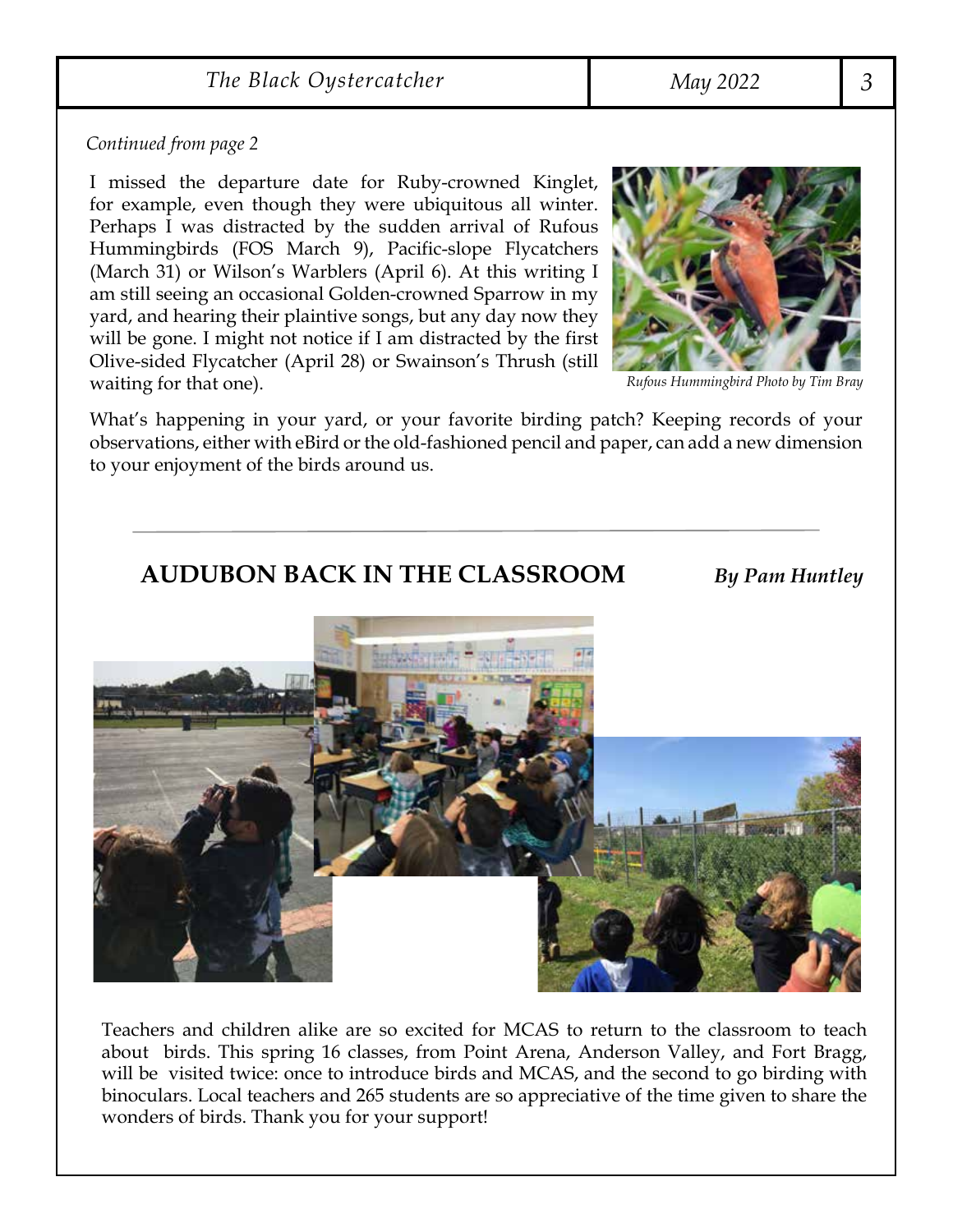

For those of us who dream—and think—in color, springtime is the ultimate experience in nature. Birds know this. During spring and summer, their breeding behavior is punctuated by splendid colors of love. So how does a colorless bird find romance during the breeding season when so many shorebirds and seabirds are turned out in an excess of reds, yellows, oranges, pinks, and blues?

Consider the Black-bellied Plover. How does this shorebird exchange dull winter feathers for a triumph in colorless glory? The photo above is one of our favorites from last month. It was taken April 2 on Ten Mile Beach when spring migration was well into its second week. These birds are on a journey to Arctic summer grounds and they are in various stages of breeding plumage. Females and males have similar breeding plumage. By the time they arrive on Arctic breeding grounds, they will be in full breeding wardrobe. There is no time to waste to produce chicks before starting the return trip to southern wintering grounds.



The plover in the center above is in an early stage of the transformation; others are developing the dark bellies that will give them striking good looks suitable enough to attract any plover partner. The dark underwing axillaries of the birds at left shown in flight are visible all year. They are excellent field marks to identify the plover and tell it apart from Pacific, American, and European Golden-Plovers. *Photographs by B. Bowen*

*Save Our Shorebirds is an ongoing MCAS conservation program in cooperation with California State Parks. To see coverage of the current spring and summer migration on local beaches, please visit www.facebook.com/SaveOurShorebirds*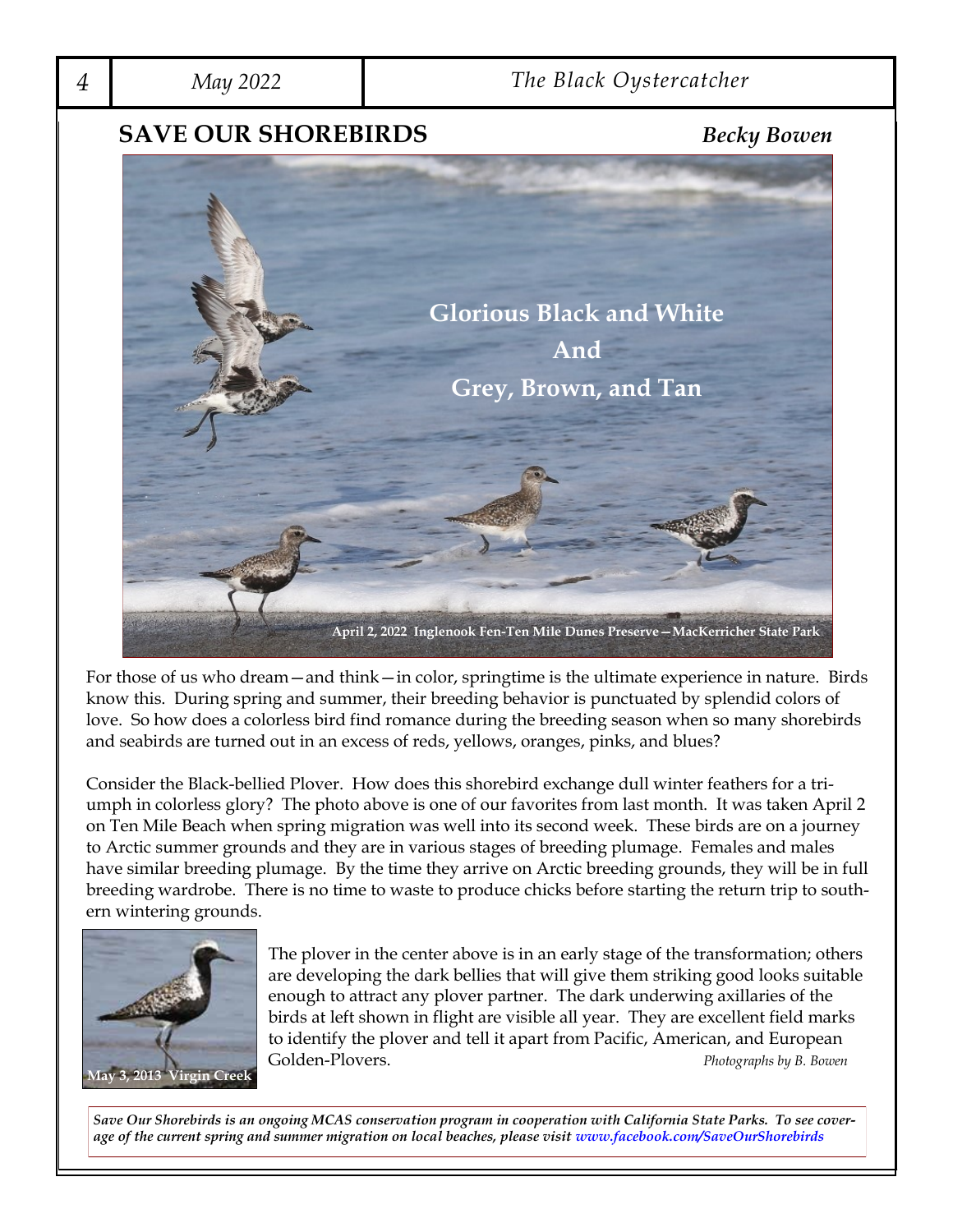*The Black Oystercatcher May 2022 5*

### **MC FOUNDATION, FRIENDS OF THE COLLEGE COASTAL FIELD STATION ANNOUNCE RECIPIENTS OF THE 2022 MCAS AUDUBON SCHOLARSHIPS**

### **MC Biology Student Shyann Rivera to Receive 2022 Brandon Pill Award**



Scholarships funded by the Mendocino Coast Audubon Society will be awarded to two science students at Mendocino College in May.

The MCAS Brandon Pill Memorial Scholarship for \$2,200 will be awarded to biology student Shyann Rivera, of Kelseyville, whose passion for working with animals includes field work and knowledge of tracking. Shyann's interests are in wildlife rehabilitation and ecosystem conservation.

Shyann learned important wilderness field skills through work with the Lake County Sheriff's Department on missing persons cases which included obtaining emergency medical responder certification and CPR training.

Shyann writes, "I had been interested in a career in biology prior to attending Mendocino College, though my botany class this semester really set this in stone as I got to finally work hands-on in the lab in my first hybrid class….I would like to eventually attend a four-year university, preferably UC Davis…I would love a career that involves rescuing and studying wildlife."

The annual Mendocino Coast Audubon Society scholarships are awarded to science students at Mendocino College by Friends of the Mendocino College Coastal Field Station and Natural Sciences. The Field Station is located on the south Mendocino Coast, and the Friends organization is affiliated with the Mendocino College Foundation. MCAS supports the Field Station and provides funding for scholarships for science students who participate in laboratory studies at the Field Station. MCAS also receives scholarship donations from members of the society and our local community.

### **Zachariah Linville to Receive 2022 Greg Grantham Scholarship Award**

Zachariah Linville, who will receive the \$2,550 MCAS Greg Grantham Memorial Scholarship this month, is on a mission to "work as an educator, teaching others about the fascinating diversity of life on our planet and the importance of conservation. I have always had a love for science, especially the fields that revolve around living organisms. It's been my dream to pursue a scientific career for as long as I can remember, and attending college for my biology degree has been a monumental first step in achieving that dream."

Zachariah helps fellow students as a MESA tutor at Mendocino College, and plans to transfer to a four-year school to earn a Bachelor's degree in wildlife biology. MESA is an association of students pursuing a fouryear degree in mathematics, science, or engineering. Zachariah grew up in Ukiah, where he was home-schooled.

Zachariah writes, "Zoology is definitely my favorite scientific field, with paleontology coming in at a close second." In lieu of a self photograph, Zachariah asked to share an image of a favorite bird, the Lammergeier (or Bearded Vulture). To learn more about the vulture (*Gypaetus barbatus*) visit: audubon.org/news/the-lammergeier-0

*The Lammergeier or Bearded Vulture, by Richard Bartz, Munich aka Makro Freak (at Alpenzoo, Innsbruck, Austria) is licensed under CC BY-SA 2.5 https://creativecommons.org/licenses/by-sa/2.5/*

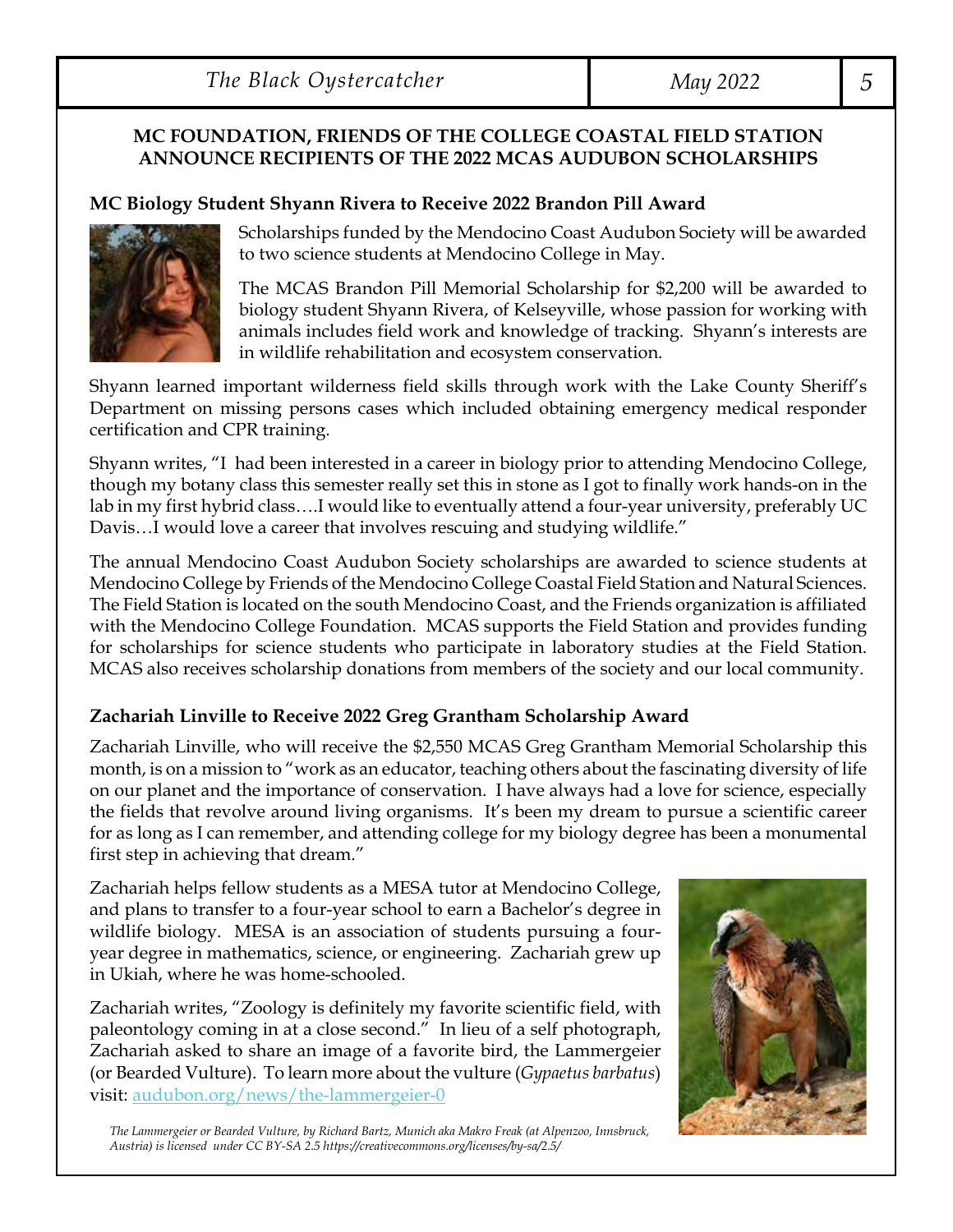# **EVENTS**

# *Cynthia Powell Presents:*  **NEW CALFLORA TOOLS FOR YOUR NATIVE PLANT VENTURES AND ADVENTURES Monday, May 16 at 7:00 PM**



Via Zoom www.mendocinocoastaudubon.org

Please join us to learn from Calflora's Executive Director Cynthia Powell about new Calflora tools for CNPS native plant professionals, gardeners, and enthusiasts! Calflora aggregates millions of plant observations across the state from dozens of sources and serves them to the public free of charge. These data sources include CCH2 (a worldwide plant information portal from the California Consortium of Herbaria), iNaturalist, and CNPS plant checklists from around the state. How can you better use this incredible resource to learn more about regional plants?

At this presentation, Cynthia will cover Calflora's planning your garden tool , specimen and other plant observations used in this tool, detailed plant ranges now available on Calflora's species pages (for example, Grindelia stricta), population monitoring tools, and email alerts. She will also go over the important role CNPS members play in submitting and commenting on Calflora observations and checklists. Hike! Following the presentation, Cynthia will lead a Stornetta hike Sunday May 29th to demonstrate use of these tools in the field. Due to COVID, we must limit the number of participants on the hike. Attending the presentation is a prerequisite to attending the plant hike. Sign up here to receive hike details.

### **ENVIRONMENTAL PARTNERSHIP PICNIC Sunday June 12, 2022 1:00 PM - 4:00 PM at Greenwood Community Center, Elk**

For many years, coast-based environmental organizations (California Native Plant Society, Dorothy King Young Chapter; Mendocino Land Trust; MendoParks; and MCAS) have taken turns hosting an annual meeting and potluck dinner. It is normally held indoors in March, but this year we delayed it out of concern for COVID, and moved it to an outdoor setting. This year MCAS is hosting the event and we have invited the Noyo Marine Science Center to join us.

We will meet at the Greenwood Community Center in Elk for a potluck picnic outside by the community bread oven. (If the weather is against us, we can move inside.) Bring a dish to share with the other participants, and whatever you wish to drink. Please also bring your own plates and utensils. There is no charge for this event.

The meeting begins with brief presentations from each organization summarizing their goals and achievements for the year. Additional presentations may be made to describe major projects that one or more of the participating organizations are involved with. After that, we present the Matt Coleman Memorial Award to a recipient whose efforts on behalf of the environment have made a difference to our community. This year's recipient will be someone well known to many MCAS members, so I hope you will join us for a great party in celebration.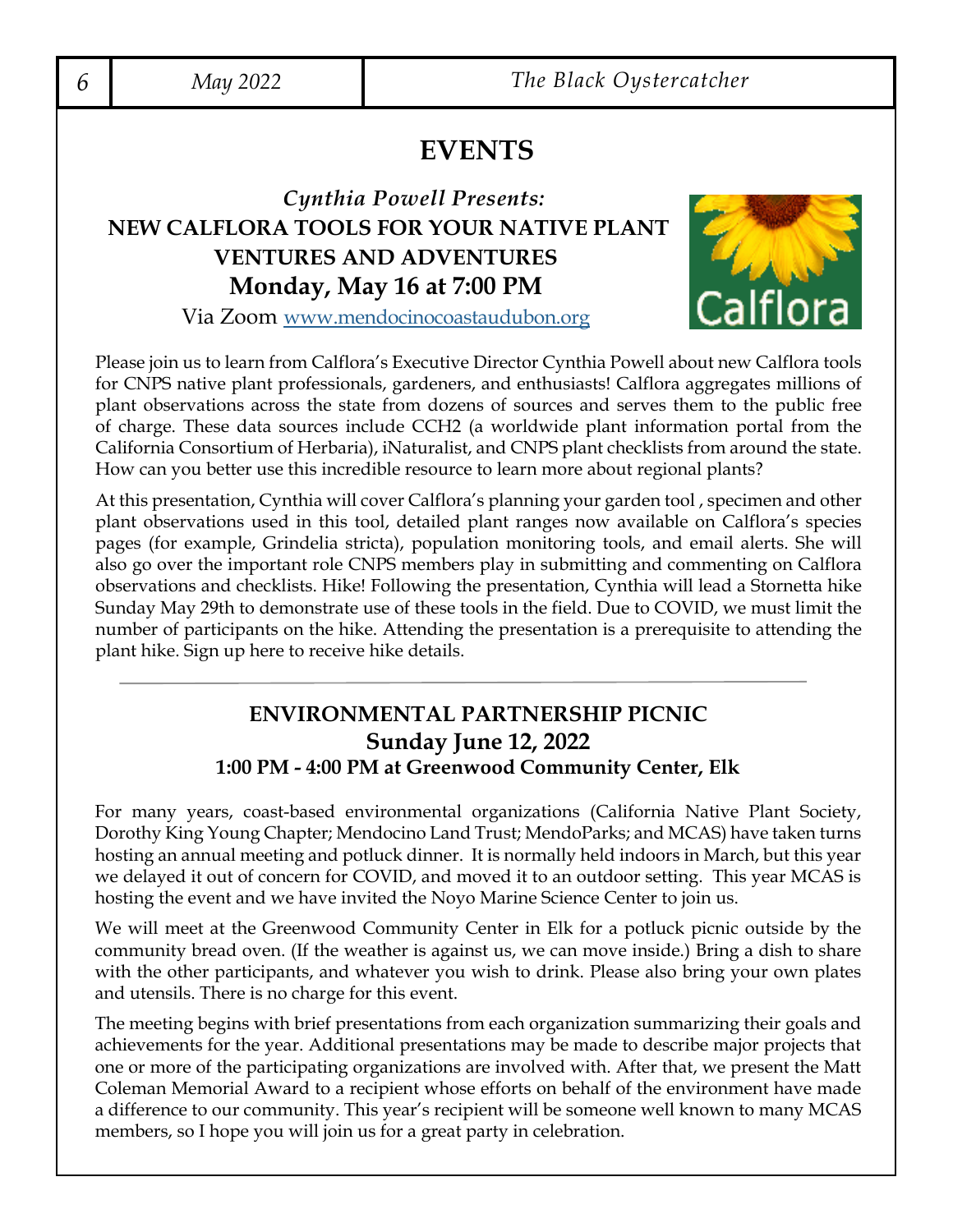# **CALENDAR**

Our field trips and birdwalks are open to anyone who is fully vaccinated against COVID-19. The Beginner's Birdwalk and the Early Birdwalk at the Gardens are continuing on the regular schedule. Our monthly Chapter presentations continue via Zoom. As always, check our website for the most up-todate information, and keep up with the postings on our Facebook page.

# **MAY 2022**

**Saturday 7 -** *Beginner's Bird Walk\** **9:00 a.m. - Noon** @ Mendocino Coast Botanical Gardens

Saturday 14 - Navarro Beach Field Trip 8:30 a.m. - Noon<br>Meet at the top of Navarro Beach Road, south of the Navarro River, right after you cross way and scope the bay for any ducks and loons. Spring migrants have arrived and we're hoping to find Wilson's warbler, Warbling vireo, Pacific-slope flycatcher and a variety of swallows, and possibly a Bald eagle or two.

**Monday 16 -** *Audubon Society Meeting* **7:00 p.m. - 9:00 p.m.**

Presentation by Cynthia Powell of Calflora. See page 6 for more information. **Wednesday 18 -** *Early Bird Walk\** **8:00 a.m. - Noon @** Mendocino Coast Botanical Gardens

# **JUNE 2022**

**Saturday 4 -** *Beginner's Bird Walk\** **9:00 a.m. - Noon** @ Mendocino Coast Botanical Gardens

**Saturday 11 - Kayaking the Albion River 9:00 a.m.** @ Albion River Campground<br>Bring your own kayak or call the campground (707-937-0606) to arrange for a rental. We'll<br>paddle about three miles upstream. The Albion is flat levels of ability. We expect to find mergansers, Spotted sandpipers, Belted kingfishers, and with a little bit of luck Wood ducks and Purple martins. The day use fee is \$7.00.

**Sunday 12 -** *Partnership Potluck Picnic* **1:00 p.m. - 4:00 p.m** See page 6 for more. **Wednesday 15 -** *Early Bird Walk\*\** **8:00 a.m. - Noon** @ Mendocino Coast Botanical Gardens

# **JULY 2022**

**Saturday 2 -** *Beginner's Bird Walk\** **9:00 a.m. - Noon** @ Mendocino Coast Botanical Gardens **Wednesday 20 -** *Early Bird Walk\*\** **8:00 a.m. - Noon** @ Mendocino Coast Botanical Gardens

# **AUGUST 2022**

**Saturday 6 -** *Beginner's Bird Walk\** **9:00 a.m. - Noon** @ Mendocino Coast Botanical Gardens **Wednesday 10 -** *Audubon Society Board Meeting* **6:00 p.m. in-person, location TBD. Wednesday 17 -** *Early Bird Walk\*\** **8:00 a.m. - Noon** @ Mendocino Coast Botanical Gardens

**\*\*Mendocino Coast Botanical Gardens** (18220 Highway 1, Fort Bragg, CA )

The following safety precautions will be required::

 - Leave 6 feet of space between you and others not in your party. If passing another visitor on a trail, please announce yourself and provide space for fellow guests to pass. - Bring your own water and binoculars.

**For complete and current calendar, updates, and useful links, visit:** 

**www.mendocinocoastaudubon.org**

**www.facebook.com/mendocinocoastaudubon**